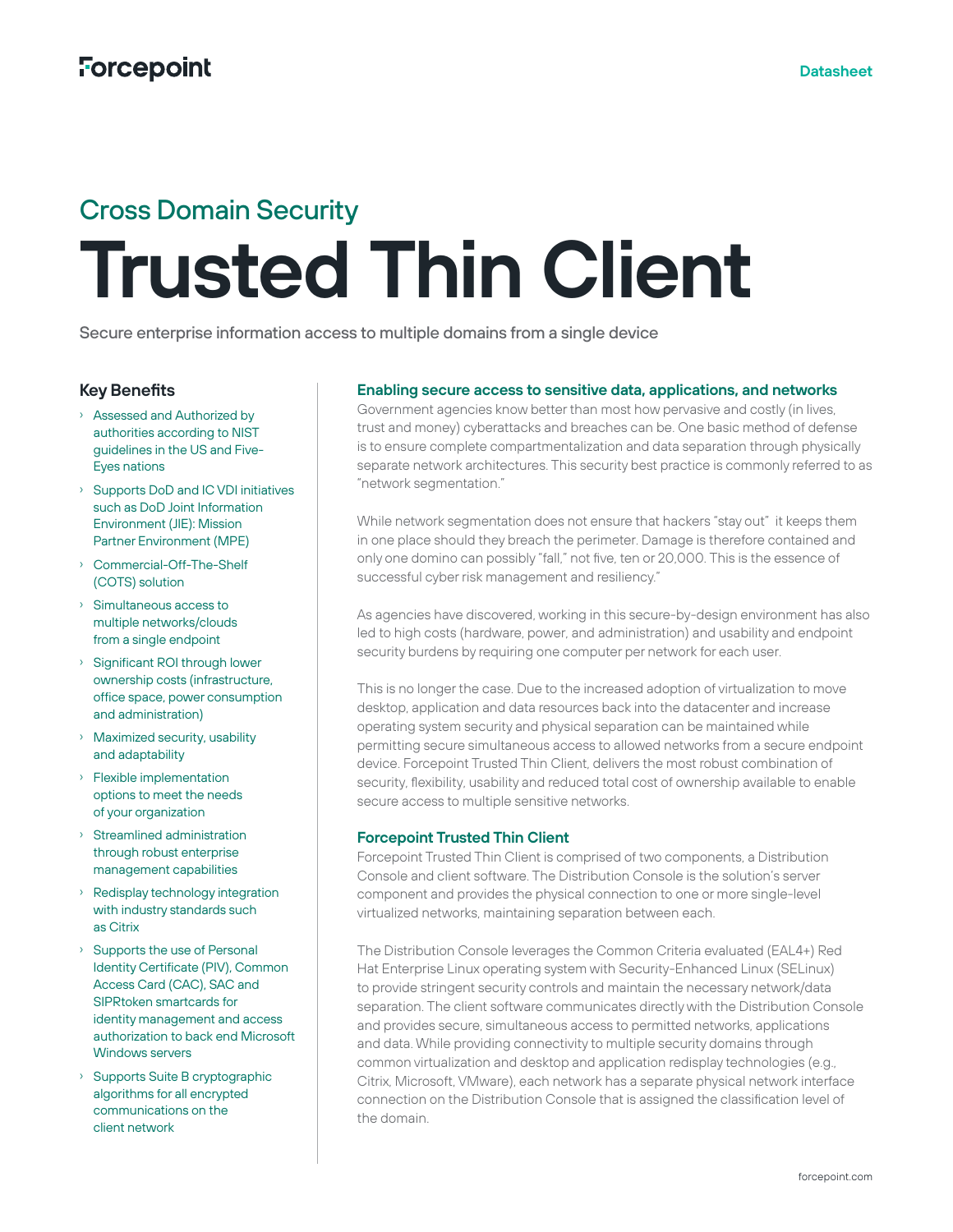#### **Forcepoint Trusted Thin Client Architecture**



Security protections prevent data from being transferred between classification levels. The Distribution Console rejects all communications from unauthorized systems, reducing risk exposure to the enterprise.

#### **Built for the enterprise**

Designed and built to meet the needs of any enterprise deployment, Forcepoint Trusted Thin Client is the most secure yet flexible access solution available today, providing robust centralized management for multiple form factors, globally dispersed sites and thousands of users. Administrators are equipped with centralized administration and monitoring, scalability to easily add networks and clients, and the flexibility to enable access to users in offices, in-theater, and in the field from virtually any device.

#### **Restricted, high-risk installation environments**

Environments that provide connection to high-risk networks, such as unclassified networks or the open Internet, are required to operate in a restricted manner. To enforce this requirement, Forcepoint Trusted Thin Client installation is modular based on your environment. Restricted, high-risk environments are installed with some features removed. (Table 1).

#### **Central administration, monitoring and auditing**

The Distribution Console is the solution's administration and monitoring hub from which all Distribution Consoles, endpoints and users are administered through the Management Console application. It is recommended that all deployments utilize multiple Distribution Consoles to address server outages, scheduled maintenance and unexpected hardware failures.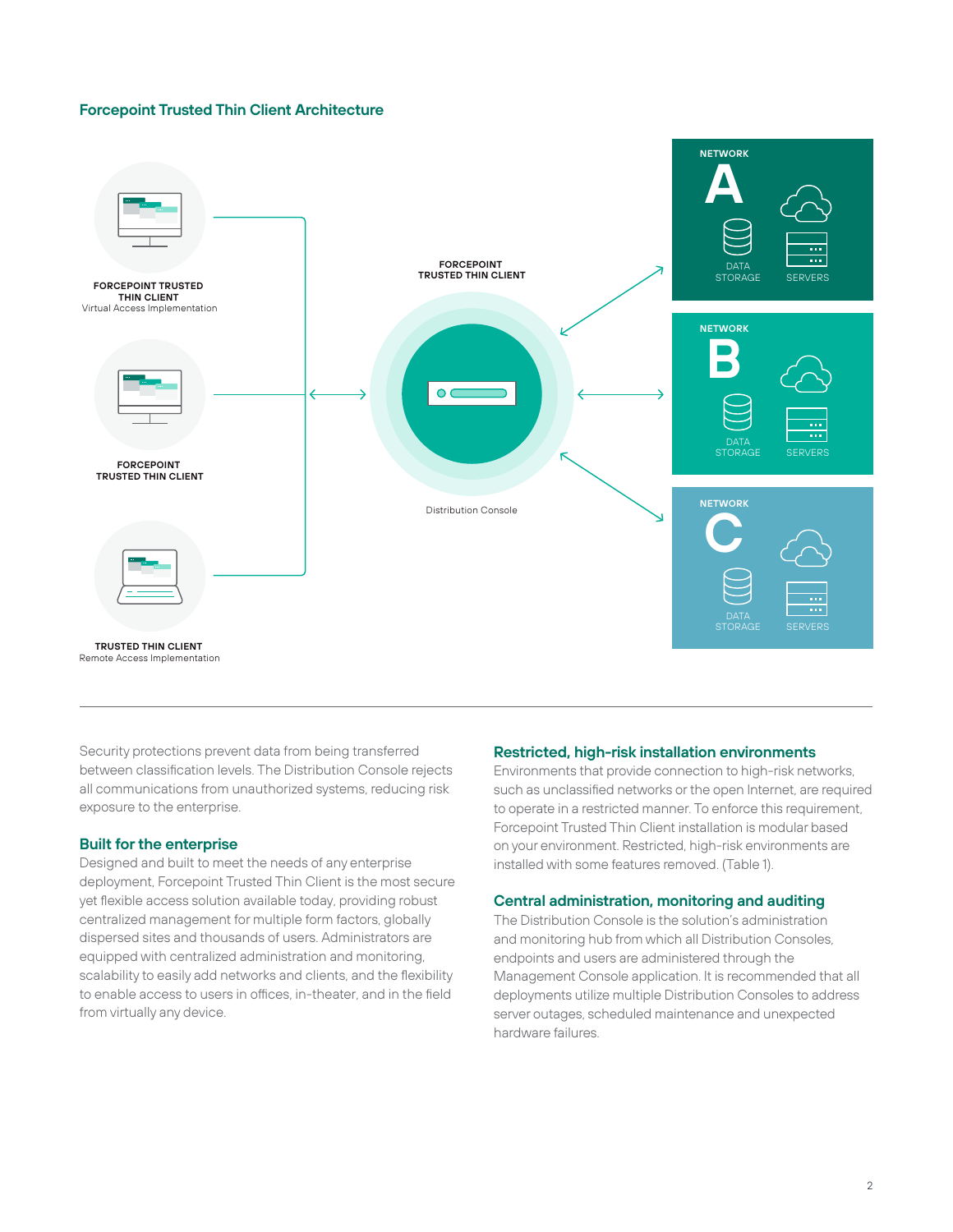| <b>FEATURE</b>                                                                                        | <b>SABI AVAILABILITY</b>                                                                                           | <b>TSABI AVAILABILITY</b>                                                                                                                                                                                                                                                                                                                                                                                                                                                                               |
|-------------------------------------------------------------------------------------------------------|--------------------------------------------------------------------------------------------------------------------|---------------------------------------------------------------------------------------------------------------------------------------------------------------------------------------------------------------------------------------------------------------------------------------------------------------------------------------------------------------------------------------------------------------------------------------------------------------------------------------------------------|
| <b>USB Peripheral</b><br>Redirection (thumb<br>drive, optical reader/<br>writer, printer, scanner)    | $\boldsymbol{\mathsf{x}}$                                                                                          | Forcepoint's multi-network access technology: Trusted<br>Thin Client, is currently in operation across a multitude of<br>federal agencies including the DOD, DOJ, and IC with over<br>160,000 access devices deployed around the globe. It has<br>proven deployments of over 60 classification levels and the<br>ability to easily add more classification levels and endpoints<br>at anytime. All IT resources, including endpoint updates are<br>easily managed through a central management console. |
| Video Playback through<br>Multimedia Redirection<br>(optimized) and Media<br>Player application       | *Video playback is<br>$\boldsymbol{\times}$<br>available through<br>Windows VDI sessions                           | $\checkmark$                                                                                                                                                                                                                                                                                                                                                                                                                                                                                            |
| <b>HDX RealTime</b><br><b>Optimization Pack</b><br>for Lync - Skype for<br><b>Business</b>            | *Skype for Business<br>is available through<br>$\boldsymbol{\mathsf{x}}$<br>Windows VDI sessions.<br>non-optimized |                                                                                                                                                                                                                                                                                                                                                                                                                                                                                                         |
| Remote Distribution<br><b>Console Administration</b><br>via Private.<br><b>Administration Network</b> | $\overline{\mathsf{x}}$                                                                                            |                                                                                                                                                                                                                                                                                                                                                                                                                                                                                                         |

Table 1: Features removed from SABI environments

Through the Management Console, administrators can administer any Distribution Console from any other Distribution Console in the enterprise—greatly reducing the need for on-site resources and the cost to transport administrators from site to site. Administrators configure clients to failover to redundant Distribution Consoles (on- or off-site) when necessary, allowing work to continue unabated.

The Distribution Console serves as a centralized audit repository for the client software to track use and activity. This audit data can be pushed to a centralized enterprise audit storage location.

#### **Administrator role and account separation**

Additional security controls are provided through granular administrator role and account separation. Each account is permitted only one role on the system, thus enforcing the requirement that multiple personnel provide checks and balances for privileged actions, system changes and system data access.

#### **Client user management**

The Distribution Console provides all necessary configuration information for client initialization and communication services. This information contains relevant security data and allows the user to access the virtual environments. When a network at another security level or a new server is added to the Distribution Console, the information is automatically sent to each client, removing the need to locally manage or update individual clients.

User access controls (username, password, and clearance level) are validated by the Distribution Console through either hosted Lightweight Directory Access Protocol (LDAP), external high-side LDAP, or external high-side Microsoft Active Directory. Utilizing a pre-existing LDAP or Active Directory server eliminates the need to manage user accounts on the Distribution Console, further reducing administrative overhead.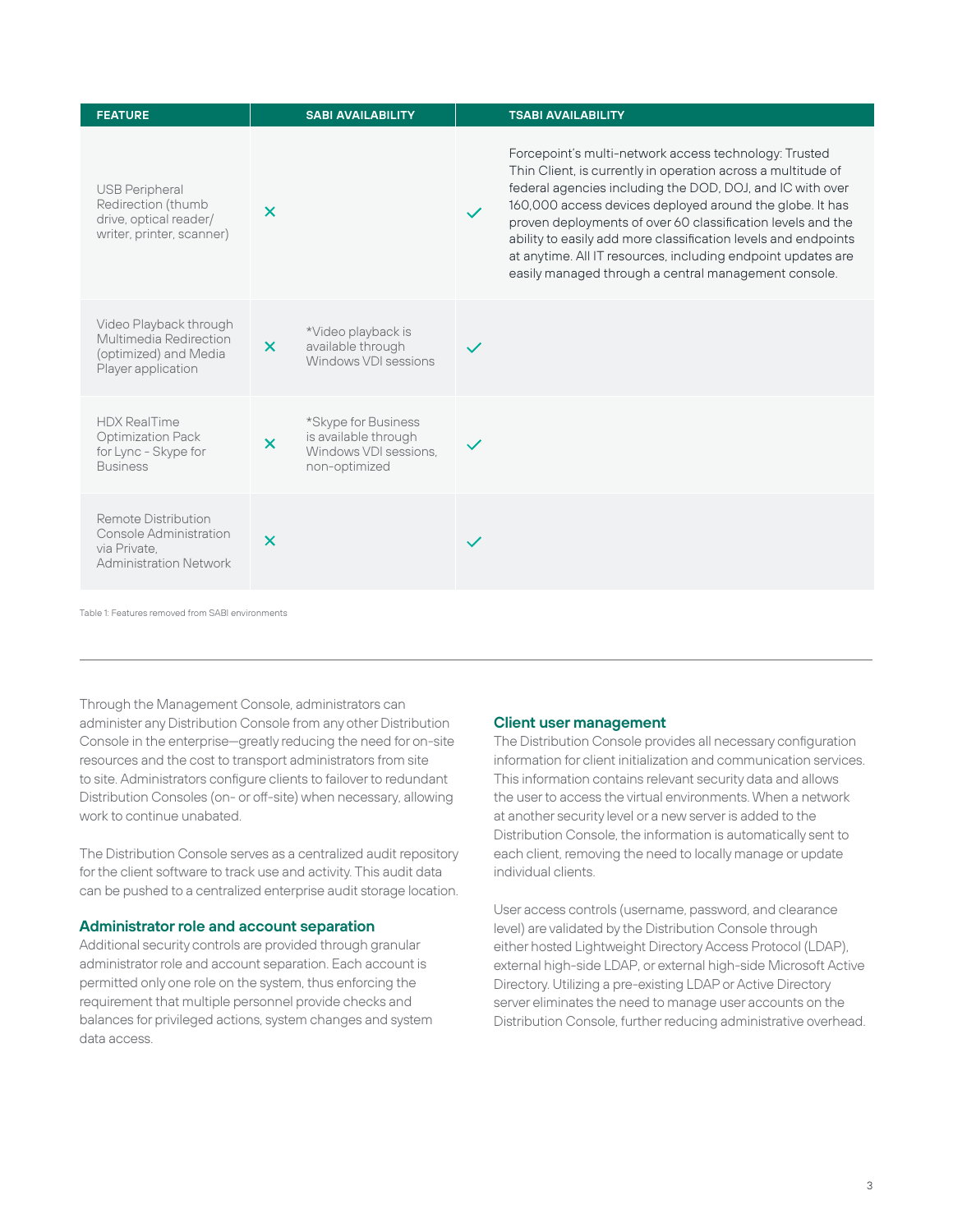#### **Support for multiple endpoint devices**

In support of the variety of missions and users that make up an enterprise, the same client software can be implemented on different form factors: thin client hardware, PCs, laptop and hybrid devices, or a virtual machine resident on a host operating system. All recommended hardware is certified in-house by Forcepoint engineers.

All endpoint devices run a read-only, stateless, SELinux multi-level secure (MLS) operating system that meets the most stringent security requirements. Users interact with the security-enabled and labeled (visual and code-based) graphical windowing system, which provides immediate access to simultaneous presentation-layer clients (Citrix, Microsoft, VMware) at one or more sensitivity levels on one or more monitors (up to 8, portrait and landscape orientation).

Risk exposure is greatly reduced due to the read-only device, strict network and virtual desktop session separation, and the fact that Forcepoint Trusted Thin Client only provides a redisplay of data from the data center. Should malicious code make its way to a virtual desktop, these factors prevent it from moving from one network to another greatly reducing the risk to the overall infrastructure.

With DC spanning you can connect to anywhere in the world, from anywhere in the world. For example, personnel located in in Virgina can connect to a network in Korea. See Figure 2. Multi-Enterprise Spanning Architecture (MESA) enables agency owners, or sub agencies to create and share independent private/coalition enclaves across the enterprise with enhanced security and capability for C2 actions. [Click here.](https://www.forcepoint.com/sites/default/files/resources/datasheets/solution_brief_multienterprise_architecture_networking_en.pdf)



**THIN CLIENT**